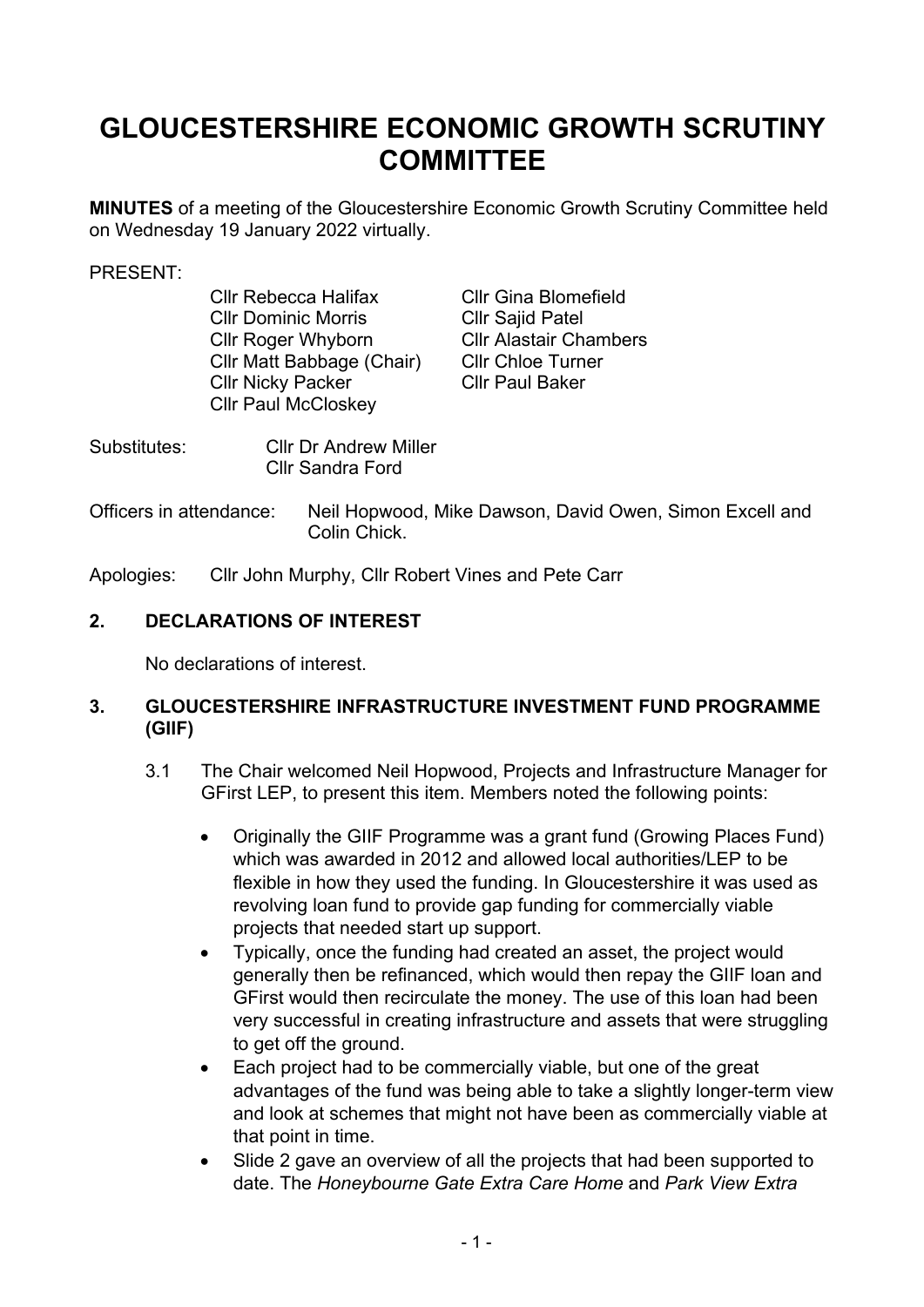*Care Home* were both regarded as 'gateway sites' that had struggled to get funding. Both of these sites were now fully operational and regarded as having high value facilities. By GFirst investing £2.75m of GIIF funding upfront, this drew in £13.4m private sector investment.

- Another notable project was the Gloucester M5 Services (Southbound) with initial GIIF investment of £3m, which drew in £20.34m in private sector investment.
- 3.2 A member asked if there were projects in the pipeline when the repayments are made in the third quarter. It was noted that there was a major repayment due this quarter and the funds were fully committed to the second phase of Bakers Quay. Following this, there was availability for new projects and the LEP would be looking to promote these available funds in the next few months.
- 3.3 Following a question, it was explained that the GIIF was currently the only grant funding available. The Getting Building Fund had now been fully committed to projects. It was stated that they were awaiting the Levelling Up White Paper which was expected to be published in the following weeks for clarity on future investment funds.
- 3.4 Looking at the type of projects the loans could fund, it was queried whether a working group in Gloucester that were looking into creating a sculpture on Robinswood Hill, could apply for the funding. It was advised that unfortunately, as the loan needed to be repaid, this would not be suitable for a community project such as this. Gloucester City had been nominated as a 'priority place' by the Arts Council, so the working group could look to apply for a grant capital fund from the Arts Council, which would not need to be repaid.
- 3.5 It was queried how local authorities were consulted in the decision process. It was explained that the LEP would not fund schemes that hadn't been granted planning permission, and therefore would have gone through the normal local authorities procedure, which offered an opportunity for councils to influence the process and whether the scheme went ahead or not. It was then the role of the Investment Panel to make the decision on which projects were successful for funding. An action was taken to provide data on how many loan applications were received and how many were refused.

### **ACTION: David Owen/Neil Hopwood**

- 3.6 A member questioned whether it was suitable for public money to be loaned, interest free, to the private sector. It was confirmed that each project had to demonstrate, through the due diligence process, that this was a 'loan of last resort' and prove they had explored all other avenues for funding. There was also a fee that covered due diligence and admin costs of the process.
- 3.7 On questioning, it was explained that generally, loans of less than £1m would not be granted, as it had been decided by the Investment Panel that it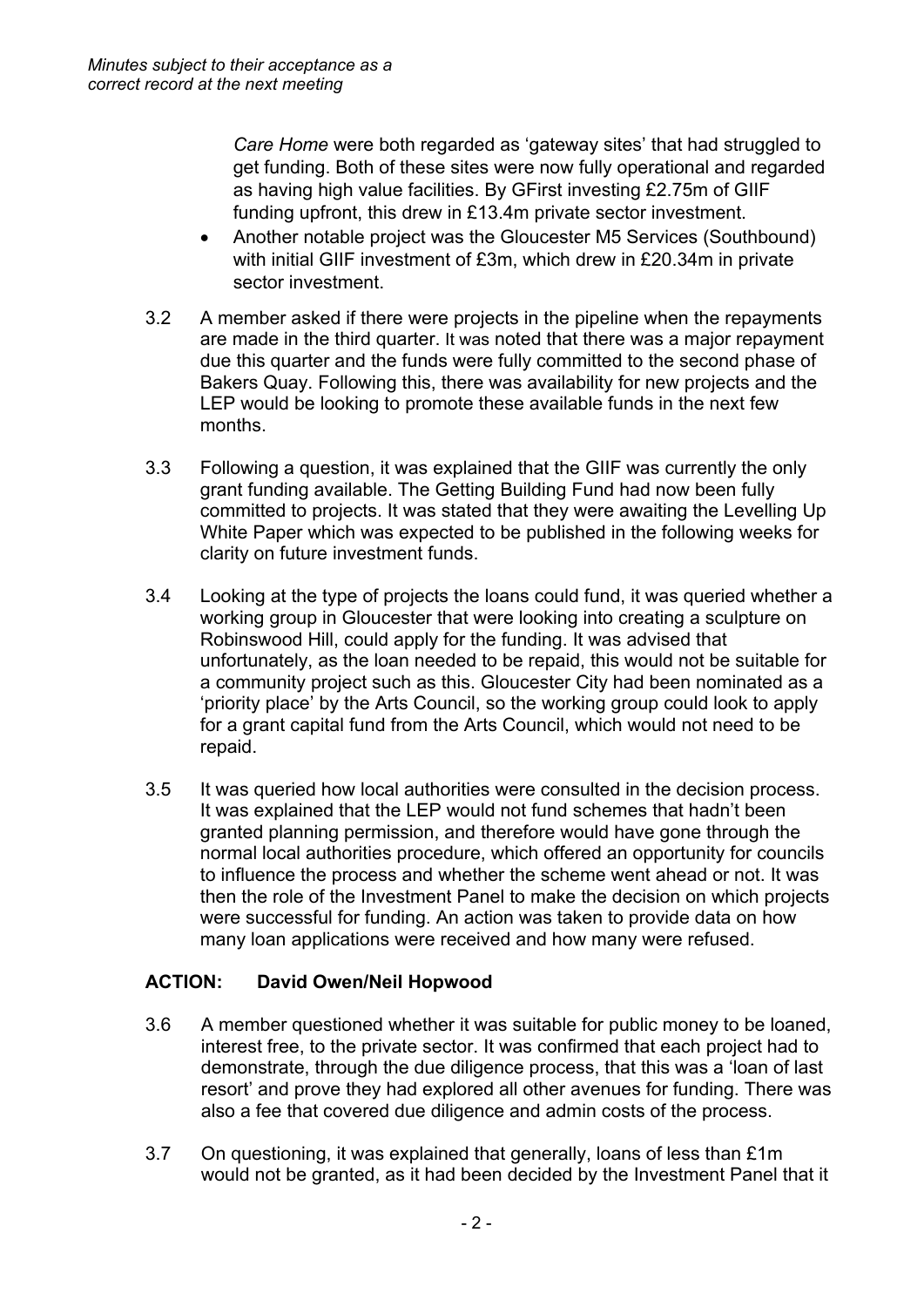would cost too much for applicants in terms of legal fees involved than it would through other means for smaller loans. It would also be a considerable undertaking for the LEP to manage many smaller loans, although this was being explored for the future.

4.8 A member noted that if interest rates were changing, would this erode the value of the fund overtime, and questioned whether there were future plans to add some interest rate loans to the process. It was advised that the LEP had been making a strong pitch to Government on how well this loan was working for Gloucestershire and the necessity to increase funding in the next round of funding. It was stated that there were no plan to start charging interest except for when projects defaulted (payback periods were slower than predicted), and therefore after a period of time were charged interest.

# **4. STRATEGIC PLANNING IN GLOUCESTERSHIRE**

- 4.1 Mike Dawson (CEO) and Cllr Sandra Ford from Tewkesbury Borough Council were invited to present this item. Members noted the following points:
	- This report was presented to the GEGJC at their last meeting and was for noting and a reference point for this Committee.
	- The report provided an update on the status of strategic plans that had been progressed by the Gloucestershire authorities and the levels of growth that had been identified/planned for each.
	- Stroud District Council had commenced a review of their Local Plan, they were expecting to have an examination in public sometime this year.
	- Tewkesbury/Cheltenham/Gloucester had a Joint Core Strategy (adopted in December 2017) and this was currently being reviewed. The authorities had also carried out an 'issues and options' consultation which had unfortunately experienced delays. They had now appointed consultants to support the review of the JCS and had a revised timetable for completion.
	- Forest of Dean had an adopted Strategy, this was currently under review and they planned to have a 'preferred options' consultation in Summer/Autumn 2022.
	- Cotswold also had an adopted plan which was under review and they were looking at a regulating consultation for early 2022.
	- In summary all councils had adopted plans and were all in the review stage at different times.
	- Page 19 listed a number of plans that GCC were responsible for, strategic documents, a list of plans that had been adopted and the number of plans that were under review.
	- Key projects:
		- $\circ$  The consultation on M5 Junction 10 proposals would expire on 15<sup>th</sup> February 2022.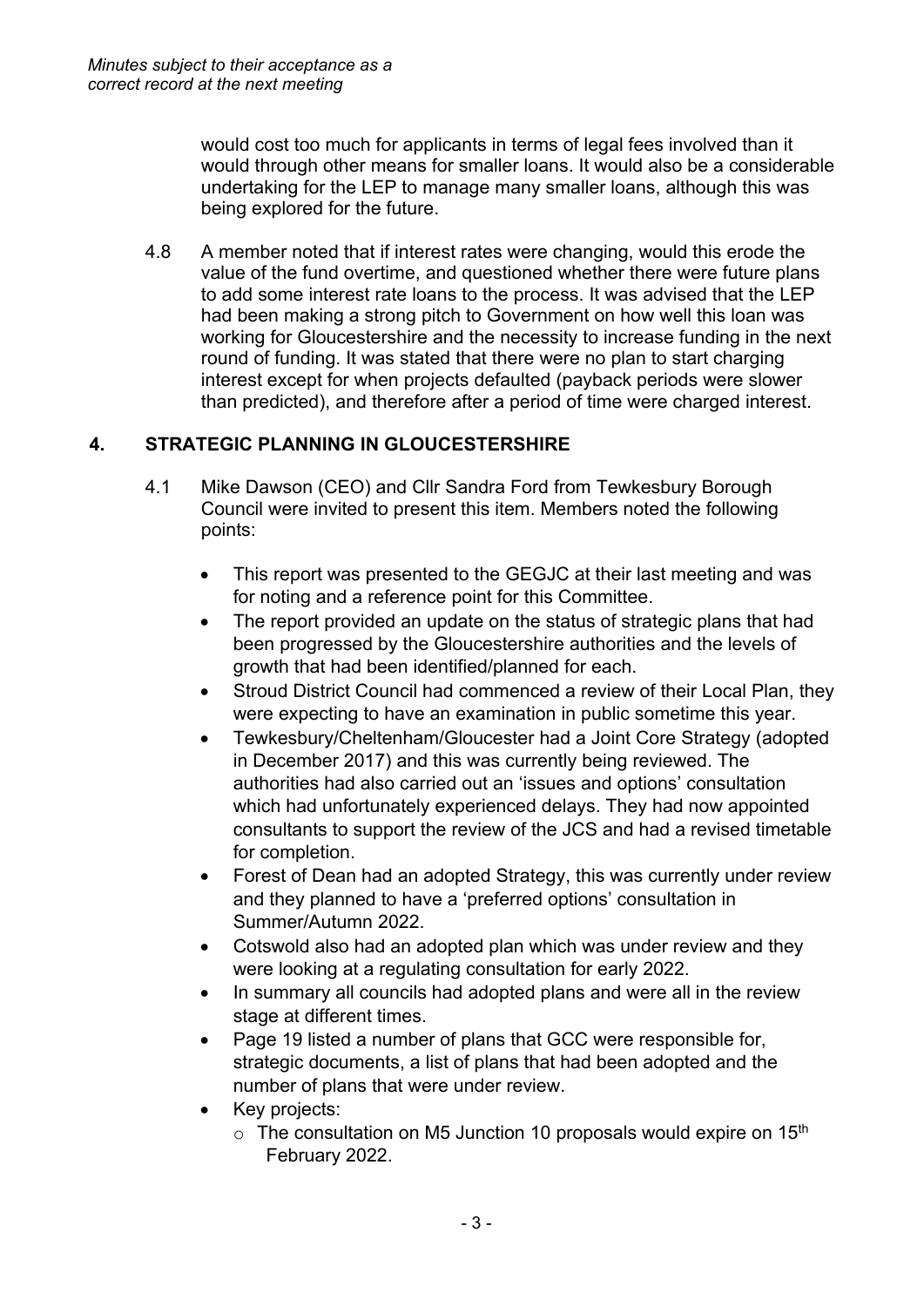- o M5 Junction 9 and A46 GCC were leading on considering options for the new A46 alignment. The council had applied to the DfT for the large local major spending to be able to take this forward. A consultation was expected in 2022 on options on what the realignment could be.
- $\circ$  A417 Missing Link This was being taken forward as a development consent order application so that application had been submitted to the planning inspectorate, which would likely be considered sometime this year.
- $\circ$  National planning matters It was expected that government would announce a much less radical reform of the planning system than previously thought.
- 4.2 A member questioned what impact the revised Environment Bill would have on future planning. It was advised that the key impact for planning authorities was the need to show that all new developments would provide a net gain in terms of biodiversity.
- 4.3 Noting that the majority of the report content referred to major road schemes, it was questioned how the planning process would change/adapt to changes in the law and public opinion, especially around climate change movements and the increased emphasis on separating safe cycle paths from existing roads etc.
- 4.4 In response, it was acknowledged that there were a necessity to look at modal shift in terms of future infrastructure and climate change, but it would also remain important for people to have a choice. All district councils would continue working with GCC, as the lead highway authority, in connection with what plans the council had adopted.
- 4.4 It was added that GCC commented on all planning applications (apart from extremely minor ones) and ensured that the district councils (as the local planning authority) were fully aware of the County's requirements in term of future infrastructure. In addition, it also commented on all emerging local plans and were a partner of the JCS. The list in the report was lengthy but incorporated all aspects that GCC had statutorily responsibility for such as, highways and transport, schools, libraries, flood elevation, broadband, waste etc. There was an annual requirement to produce an Infrastructure Funding Statement and this was produced by the end of December each year, the most recent statement is available here: Infrastructure Funding Statement (IFS) - [Gloucestershire](https://www.gloucestershire.gov.uk/planning-and-environment/planning-policy/infrastructure-funding-statement-ifs/) **County [Council](https://www.gloucestershire.gov.uk/planning-and-environment/planning-policy/infrastructure-funding-statement-ifs/)**
- 4.5 It was noted that the issue of 'affordable housing' not being affordable or available for local residents was an issue across the county and especially for first-time buyers. It was advised that planning authorities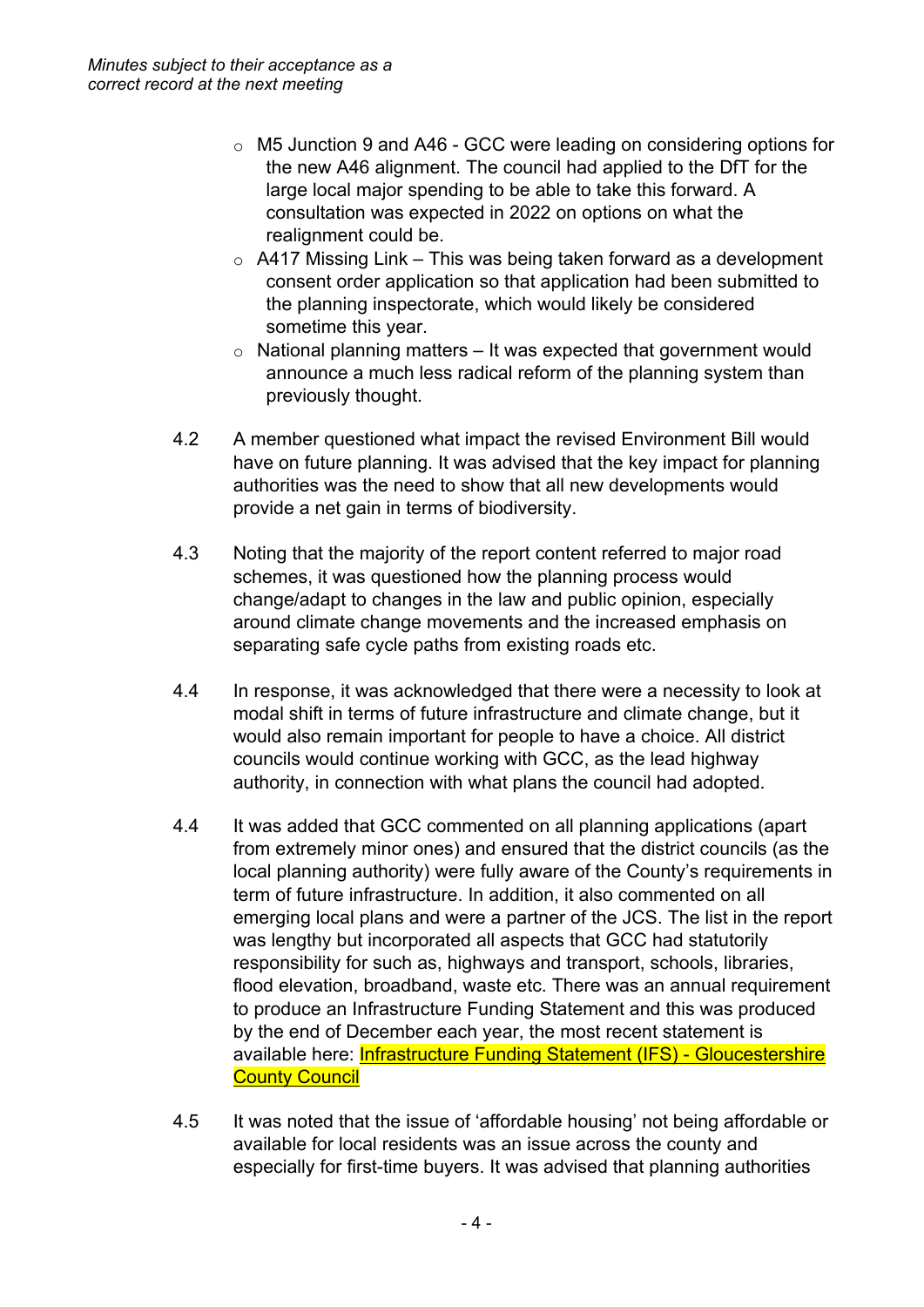could refer to the 'Housing Needs Survey' in terms of having the evidence base so they can ensure that the balance is there between affordable housing units.

## **5. WORK PLAN**

- 5.1 The Chair reconfirmed that the two items that had previously been scheduled for today's session had been delayed and would therefore be allocated new meeting dates as a priority:
	- Youth unemployment
	- Economic Impact of Climate Change to include green jobs
- 5.2 The Chair asked members to comment on the proposed list of items in terms of which should be prioritised or if members had alternative suggestions:
	- The item on Public Transport (to include the impact of driver shortages) was requested as a priority, but to expand and include a dialogue with bus companies and to explore the extend they were willing to engage with GCC on local issues. This may best served as a joint meeting with the Environment Scrutiny Committee.
	- It was confirmed that the final item on Modern Methods of Construction would be a discussion with the private sector developers. The aim would then be to pull together a report on all three sessions, which the Chair could then present to GEGJC on behalf of the Committee.
	- On the Youth Unemployment item, a member suggested getting input from local education providers e.g. Cirencester College as well as looking at opportunities for cementing opportunities in the workforce as these young people leave education.
	- It was noted that there was a regular economic dashboard that went to GEGJC which provided the latest figures and information in response to the Pandemic.

**ACTION:** Add dashboard to future GEGJC update item for Committee to note

 Members clarified that they would like the item on Economic Impacts of Climate Change to include information on what the council was doing to support the development of green jobs in low carbon industries across Gloucestershire and what the initiatives were within the council, LEP and within our further education providers across Gloucestershire to support a low carbon future.

# **7. EXECUTIVE DIRECTOR'S REPORT**

7.1 There was a question on the process of CIL payments. The Executive Director explained that CIL has been implemented in five of the county's six districts. Those with neighbourhood plans immediately assumed 25% of the